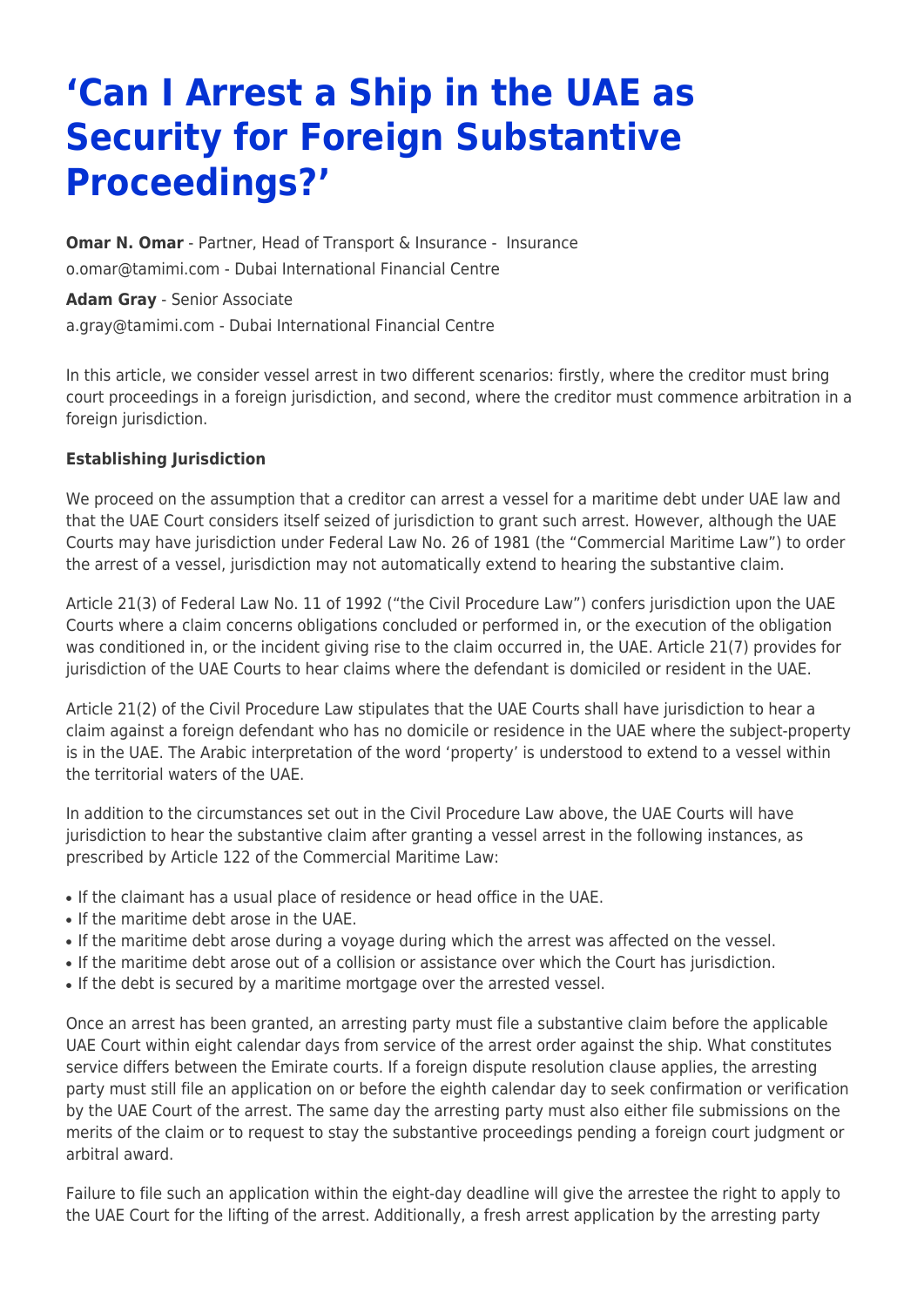would be required, including corresponding court fees, in order to re-arrest the ship.

### **Foreign Court Proceedings**

The general practice of the UAE Courts is to disregard a foreign litigation jurisdiction clause where the UAE Courts have jurisdiction according to UAE law and when the claimant/arresting party seeks to proceed with UAE litigation.

For example, in the instance of a dispute arising from a maritime mortgage, Article 122(e) of the Commercial Maritime Law stipulates that the UAE Courts have jurisdiction over mortgages without specifying whether those mortgages are foreign-registered or UAE-registered. The UAE Courts have typically interpreted this article to confer jurisdiction upon the UAE Courts in respect of disputes arising from all mortgages, whether UAE or foreign registered. The UAE Courts have accepted jurisdiction regardless of the presence of a foreign governing law and jurisdiction clause, for example when the contract stipulates that it is governed by English law and that disputes shall be heard in the sole jurisdiction of the High Courts of England and Wales.

Whether the UAE Court in the concerned Emirate disregards the parties' jurisdiction clause largely depends on whether the claimant seeks a stay of UAE proceedings or not. In our opinion, the practice of the UAE Courts appears to be that it will accept a request by the arresting party to stay UAE Court proceedings if the arresting party evidences commencement of foreign court proceedings in accordance with the parties' contractual agreement. The UAE Court will only assess whether the evidence of foreign litigation is sufficient proof that the parties are resolving the dispute as per the contractual agreement. It will not look to seize jurisdiction at that point. Incidentally, the UAE Courts do not typically determine the question of jurisdiction at the outset of the claim, but will only consider jurisdiction at the time of handing down judgment.

However, if the claimant seeks to resolve the dispute substantively through the UAE Courts, according to UAE law the UAE Courts are likely to accept jurisdiction if jurisdiction is conferred on it under UAE law. Where jurisdiction is not otherwise conferred upon the UAE Courts, the UAE Court will dismiss the claim for lack of jurisdiction at the time it delivers judgment. The attitude of the UAE Courts to accepting jurisdiction can be described as broad and amenable.

If a foreign litigation dispute resolution clause is disregarded, the defendant can contest jurisdiction in its defence submissions or can file a grievance (challenge) to the court on the grounds of jurisdiction. However, as explained above, where the UAE Court has jurisdiction pursuant to UAE law, regardless of the jurisdiction clause, the defence and grievance are likely to fail. Additionally, neither the defence nor the grievance would provide prompt relief because the grievance usually takes 2-3 months to conclude and the question of jurisdiction is only considered at the time of judgment.

Equally, if the defendant wishes to frustrate foreign court proceedings, it could seek to have the merits heard before the UAE Court. However, such a scenario may pose problems for a claimant if an anti-suit injunction is sought by the defendant through the courts of the jurisdiction agreed to in the contract, such as the English Courts for example.

Notwithstanding the above, the biggest deterrent for claimants/arresting parties arresting vessels bringing claims in foreign courts is the difficulty encountered at the execution stage through the UAE Courts. Without reciprocal enforcement agreements in place between the UAE and the foreign jurisdiction where the action is pursued, attaining recognition and enforcement of the foreign court judgement before the UAE Courts is likely to be problematic. Accordingly, the arresting party may fail to procure an enforceable foreign judgment which it can actually execute against the arrested vessel, nullifying the purpose of the vessel arrest and rendering the foreign judgment ineffective.

Reciprocal enforcement agreements are in place between the UAE and Gulf states in addition to other Arab States within the Arab League. However, no bi-lateral agreement exists between the UAE and England and